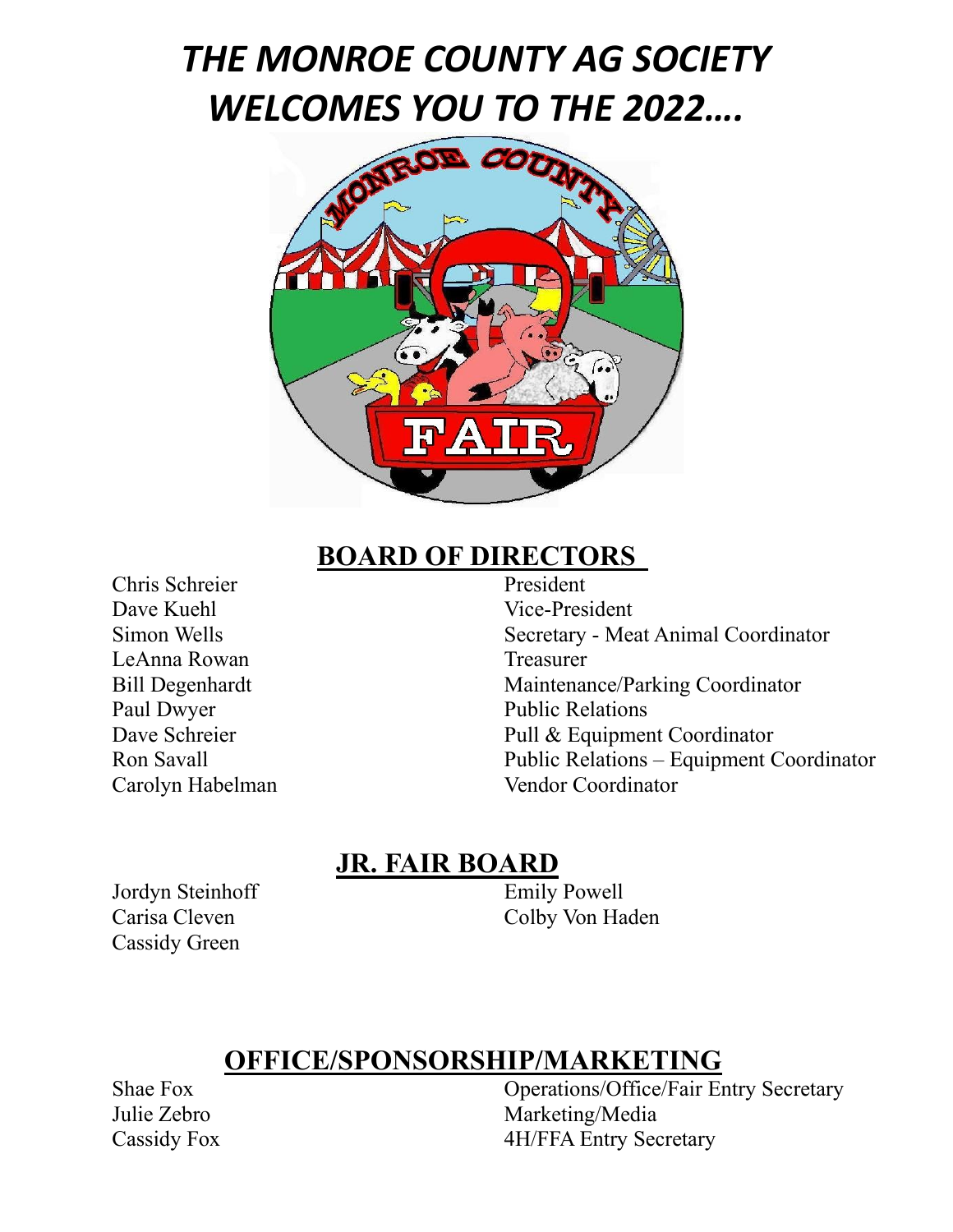#### **LIVESTOCK SUPERINTENDENTS**

Beef Simon Wells Swine Dale Greeno Sheep Kori Blank Goats Tessa Gehri Draft Horses Andy Doyle Poultry Doug Brown Dogs Jackie Menn Cats/Small Pets Carol Las

Dairy Merry Kuderer Rabbits Haley Birkholz Llamas Jenny Chambers

#### **LIVESTOCK ADVISORY COMMITTEE**

Simon Wells Beef Superintendent Merry Kuderer Dairy Dale Greeno Swine Carol Las Small Animals Andy & Ed Doyle/Merle Brooks Draft Horses Eric Follendorf Sparta Agricultural Instructor Kori Blank Cashton Agricultural Instructor Beth Kolodzinski<br>Royall Agricultural Instructor

Nelda Bailey Tomah High School Agricultural Instructor Emma Huber Tomah Middle School Agricultural Instructor Sarah Schmitz Brookwood Agricultural Instructor Sierra Handley Sparta Middle School Agricultural Instructor Veterinarian Bill Halfman Monroe Co. Ag Extension Agent Josh Goede 4-H Youth Development Agent





The Monroe County Ag Society would like to thank those who keep the Fair traditions fun and alive for all families involved.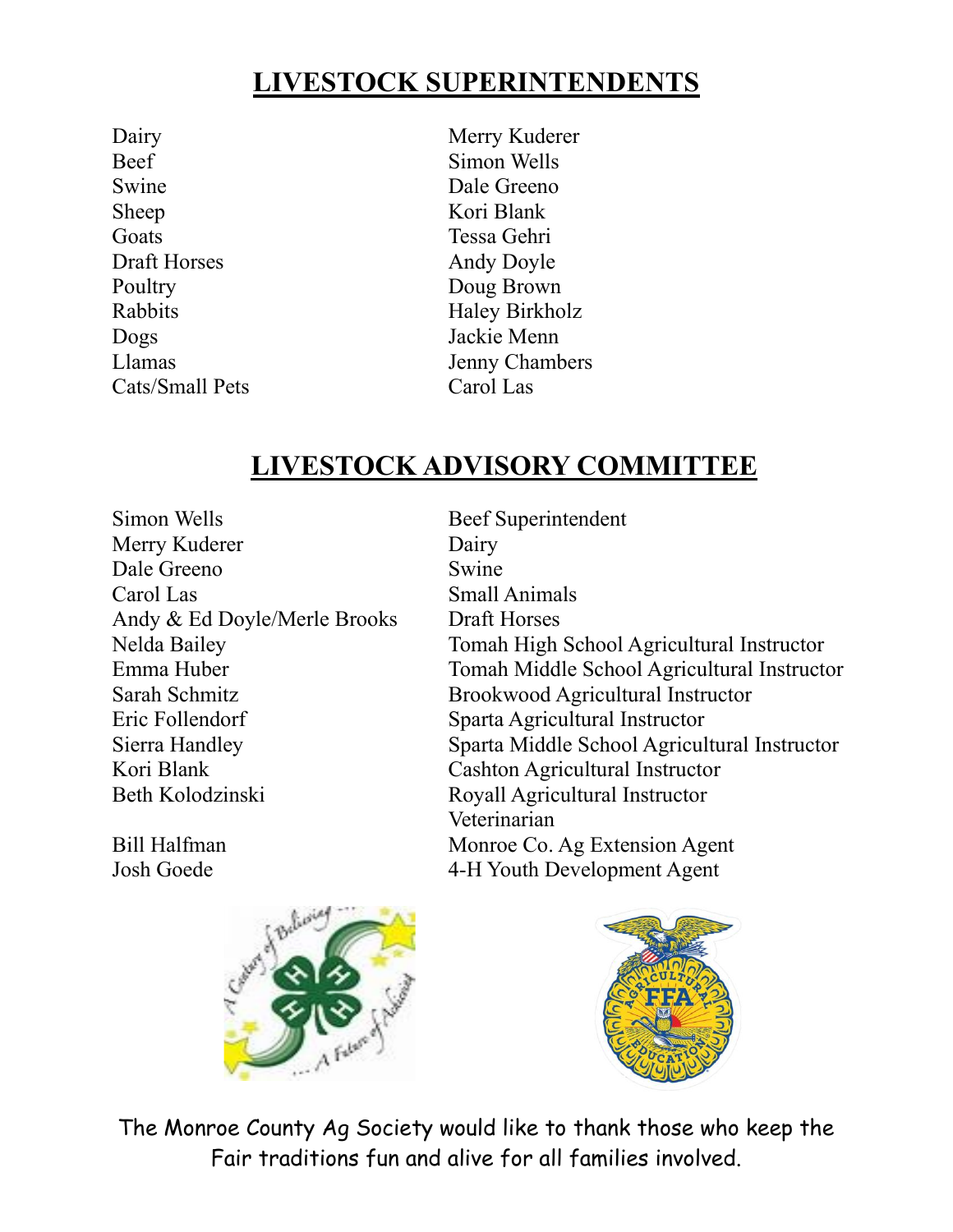#### **EXHIBIT SUPERINTENDENTS……**

| Dept. 14, 114, 214 | Plant & Soil Sciences               | <b>Sally Teasdale</b>           |
|--------------------|-------------------------------------|---------------------------------|
| Dept. 15, 115      | Flowers & Houseplants               | Barb Ornes, Dan Follendorf      |
| Dept. 16           | <b>Natural Sciences</b>             | <b>Sally Teasdale</b>           |
|                    | <b>Shooting Sports</b>              | <b>Extension Office</b>         |
| Dept. 17           | <b>Early Age Categories</b>         | Debbie Granger, Kelli Ollendick |
| Dept. 18           | Cultural Art (Jr. Fair)             | Wendy Wright, Zan Pierce        |
| Dept. 118, 218     | Cultural Art (Open/Sr Fair)         | Karen Betthauser                |
| Dept. 119          | Antiques (Open Class)               | <b>TBD</b>                      |
| Dept. 20,120,220   | Photography                         | <b>Elizabeth Carpenter</b>      |
| Dept. 22, 122, 222 | Woodworking                         | Betty Beck & Wally Beck         |
| Dept. 23           | Electricity                         | <b>Sally Teasdale</b>           |
| Dept. 24           | <b>Mechanical Science</b>           | <b>Sally Teasdale</b>           |
| Dept. 25, 125, 225 | Foods Preparation/Food              | Jenni Marx                      |
|                    | Preservation/Cake Decorating        | Jenni Marx                      |
| Dept. 25           | Foods Revue                         | Jenni Marx                      |
| Dept. 26, 126      | <b>Clothing Construction</b>        | <b>TBD</b>                      |
| Dept. 26           | <b>Clothing Preview</b>             | Denise Murray                   |
| Dept. 27, 127, 227 | Knitting & Crocheting               | Linda Niebuhr                   |
| Dept. 28, 128, 228 | Home Environment                    | Jenna Moser                     |
| Dept. 29           | Family & Child Development          |                                 |
| Dept. 33           | Self-Determined Project             |                                 |
| Dept. 34           | Health, Social & Political Sciences |                                 |

#### **4H YOUTH DEVELOPMENT AGENT**



The best way to find yourself, is to lose yourself in the service of others.

*THANKS TO OUR GREAT VOLUNTEERS WHO TAKE PRIDE AND MAKE THE MONROE COUNTY FAIR AN OUTSTANDING EXPERIENCE! We welcome new possibilities, if you are interested in being a volunteer in a fair department…please contact the office 608-372-2081.*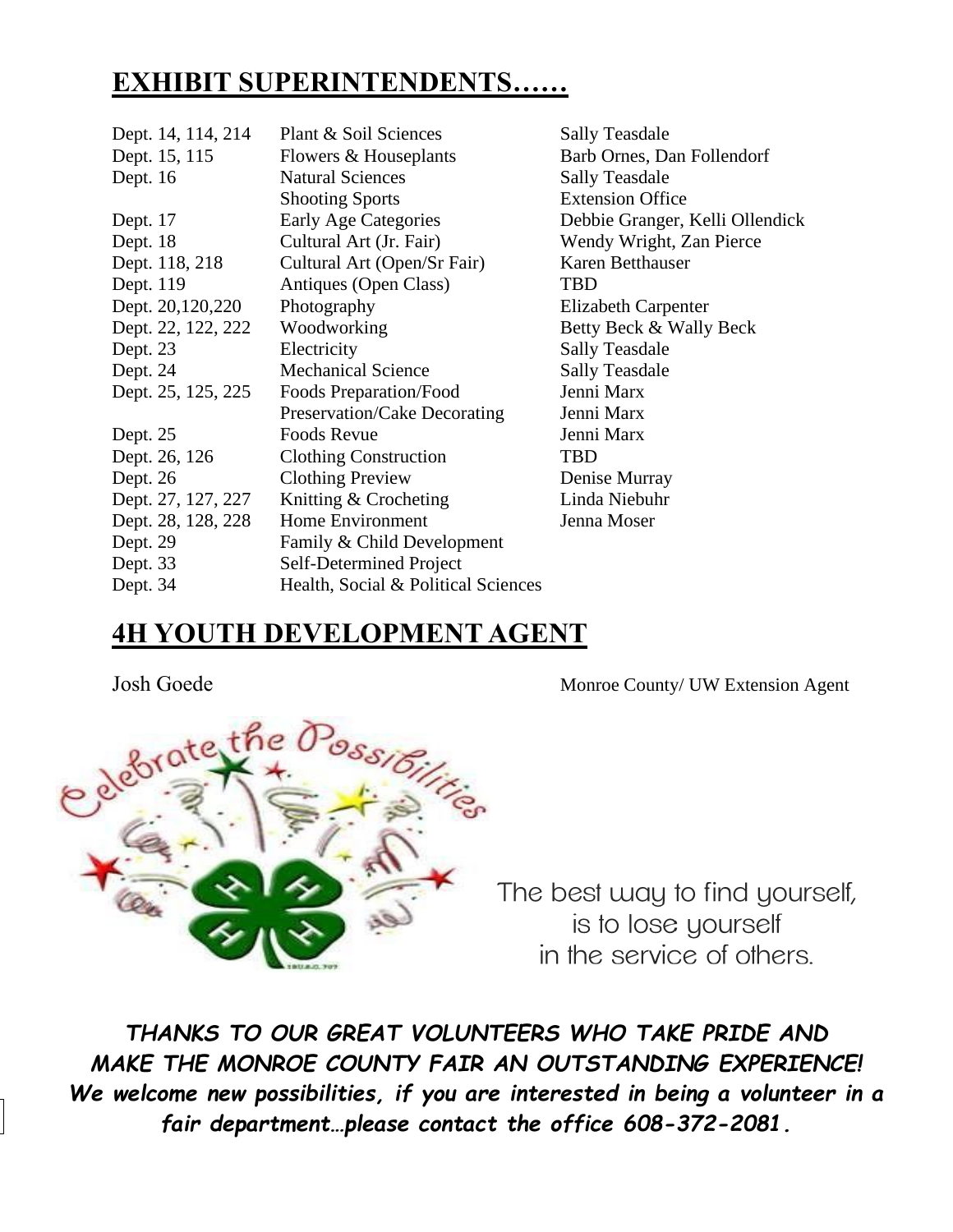#### *SCHEDULE OF EVENTS:*

| 8:30-2:30 PM<br>4-H Festival of Arts Demonstration Contest, Held on Zoom this year<br>MONDAY, JUNE (TBA)<br>9:30 AM<br>4-H Clothing Preview, (9:00 Registration)<br><b>WEDNESDAY, JULY (TBA)</b><br>6:00 PM<br>Registration 4-H Foods Revue, TBA<br>6:30PM<br>Judging 4-H Foods Revue<br>SATURDAY JULY 23rd<br>8:00AM<br>Fair Clean Up Day – Entry Tag Pick up 8:30am to 11 – Lunch at 11:00<br>WEDNESDAY, JULY 27th<br>3:00-7:00 PM<br>White Exhibit Building Entry Times<br>3:00 PM<br>Early Age Categories Judging (White Exhibit Building)<br>Dog Obedience Judging<br>5:00 PM<br>Beef must be in place and weighed in by 7:00 PM<br>7:00 PM<br>ALL Pigs and Sheep must be in place and weighted in<br>10:00 PM<br>White Exhibit Building closes<br>9:30 PM<br>THURSDAY, JULY 28th<br>8:00AM-11:00AM<br>White Exhibit Building-Entry Times. All Fair entries must be in place by 11:00 AM<br>Beef Judging<br>9:00 AM<br>10:00 AM<br>Rabbit Show Judging<br>12:00 PM<br>Optional Poultry weigh-in - Show Barn (Market birds only)<br>Junior/Open Class Foods & Food Preservation, Dairy Recipes, Mechanical Sciences, Electricity,<br>12:30 PM<br>Woodworking, Self-Determined Project/Youth Leadership (White Exhibit Building)<br>Photography, Flowers & Houseplants, Plant & Soil Sciences, Home Environment (White Exhibit Building)<br>1:00 PM<br>Sheep Show (Upper Barn Show Ring)<br>$4:00$ PM<br>10:00 PM<br>White Exhibit Building closes<br>FRIDAY, JULY 29th<br>7:00 AM<br>Crowing Contest for Roosters - Poultry Show Barn<br>8:00 AM<br>White Exhibit Building opens<br>Dairy Show<br>9:00 AM<br>9:00 AM<br>Antiques (White Exhibit Building)<br>Cultural Arts & Booths, Clothing, Knitting & Crocheting (Junior/Open/Sr.), Family Development, Health,<br>9:00 AM<br>Social & Political Sciences (White Exhibit Building) |
|--------------------------------------------------------------------------------------------------------------------------------------------------------------------------------------------------------------------------------------------------------------------------------------------------------------------------------------------------------------------------------------------------------------------------------------------------------------------------------------------------------------------------------------------------------------------------------------------------------------------------------------------------------------------------------------------------------------------------------------------------------------------------------------------------------------------------------------------------------------------------------------------------------------------------------------------------------------------------------------------------------------------------------------------------------------------------------------------------------------------------------------------------------------------------------------------------------------------------------------------------------------------------------------------------------------------------------------------------------------------------------------------------------------------------------------------------------------------------------------------------------------------------------------------------------------------------------------------------------------------------------------------------------------------------------------------------------------------------------------------------------------------------------------------------------------------------------------------|
|                                                                                                                                                                                                                                                                                                                                                                                                                                                                                                                                                                                                                                                                                                                                                                                                                                                                                                                                                                                                                                                                                                                                                                                                                                                                                                                                                                                                                                                                                                                                                                                                                                                                                                                                                                                                                                            |
|                                                                                                                                                                                                                                                                                                                                                                                                                                                                                                                                                                                                                                                                                                                                                                                                                                                                                                                                                                                                                                                                                                                                                                                                                                                                                                                                                                                                                                                                                                                                                                                                                                                                                                                                                                                                                                            |
|                                                                                                                                                                                                                                                                                                                                                                                                                                                                                                                                                                                                                                                                                                                                                                                                                                                                                                                                                                                                                                                                                                                                                                                                                                                                                                                                                                                                                                                                                                                                                                                                                                                                                                                                                                                                                                            |
|                                                                                                                                                                                                                                                                                                                                                                                                                                                                                                                                                                                                                                                                                                                                                                                                                                                                                                                                                                                                                                                                                                                                                                                                                                                                                                                                                                                                                                                                                                                                                                                                                                                                                                                                                                                                                                            |
|                                                                                                                                                                                                                                                                                                                                                                                                                                                                                                                                                                                                                                                                                                                                                                                                                                                                                                                                                                                                                                                                                                                                                                                                                                                                                                                                                                                                                                                                                                                                                                                                                                                                                                                                                                                                                                            |
|                                                                                                                                                                                                                                                                                                                                                                                                                                                                                                                                                                                                                                                                                                                                                                                                                                                                                                                                                                                                                                                                                                                                                                                                                                                                                                                                                                                                                                                                                                                                                                                                                                                                                                                                                                                                                                            |
|                                                                                                                                                                                                                                                                                                                                                                                                                                                                                                                                                                                                                                                                                                                                                                                                                                                                                                                                                                                                                                                                                                                                                                                                                                                                                                                                                                                                                                                                                                                                                                                                                                                                                                                                                                                                                                            |
|                                                                                                                                                                                                                                                                                                                                                                                                                                                                                                                                                                                                                                                                                                                                                                                                                                                                                                                                                                                                                                                                                                                                                                                                                                                                                                                                                                                                                                                                                                                                                                                                                                                                                                                                                                                                                                            |
|                                                                                                                                                                                                                                                                                                                                                                                                                                                                                                                                                                                                                                                                                                                                                                                                                                                                                                                                                                                                                                                                                                                                                                                                                                                                                                                                                                                                                                                                                                                                                                                                                                                                                                                                                                                                                                            |
|                                                                                                                                                                                                                                                                                                                                                                                                                                                                                                                                                                                                                                                                                                                                                                                                                                                                                                                                                                                                                                                                                                                                                                                                                                                                                                                                                                                                                                                                                                                                                                                                                                                                                                                                                                                                                                            |
|                                                                                                                                                                                                                                                                                                                                                                                                                                                                                                                                                                                                                                                                                                                                                                                                                                                                                                                                                                                                                                                                                                                                                                                                                                                                                                                                                                                                                                                                                                                                                                                                                                                                                                                                                                                                                                            |
|                                                                                                                                                                                                                                                                                                                                                                                                                                                                                                                                                                                                                                                                                                                                                                                                                                                                                                                                                                                                                                                                                                                                                                                                                                                                                                                                                                                                                                                                                                                                                                                                                                                                                                                                                                                                                                            |
|                                                                                                                                                                                                                                                                                                                                                                                                                                                                                                                                                                                                                                                                                                                                                                                                                                                                                                                                                                                                                                                                                                                                                                                                                                                                                                                                                                                                                                                                                                                                                                                                                                                                                                                                                                                                                                            |
|                                                                                                                                                                                                                                                                                                                                                                                                                                                                                                                                                                                                                                                                                                                                                                                                                                                                                                                                                                                                                                                                                                                                                                                                                                                                                                                                                                                                                                                                                                                                                                                                                                                                                                                                                                                                                                            |
|                                                                                                                                                                                                                                                                                                                                                                                                                                                                                                                                                                                                                                                                                                                                                                                                                                                                                                                                                                                                                                                                                                                                                                                                                                                                                                                                                                                                                                                                                                                                                                                                                                                                                                                                                                                                                                            |
|                                                                                                                                                                                                                                                                                                                                                                                                                                                                                                                                                                                                                                                                                                                                                                                                                                                                                                                                                                                                                                                                                                                                                                                                                                                                                                                                                                                                                                                                                                                                                                                                                                                                                                                                                                                                                                            |
|                                                                                                                                                                                                                                                                                                                                                                                                                                                                                                                                                                                                                                                                                                                                                                                                                                                                                                                                                                                                                                                                                                                                                                                                                                                                                                                                                                                                                                                                                                                                                                                                                                                                                                                                                                                                                                            |
|                                                                                                                                                                                                                                                                                                                                                                                                                                                                                                                                                                                                                                                                                                                                                                                                                                                                                                                                                                                                                                                                                                                                                                                                                                                                                                                                                                                                                                                                                                                                                                                                                                                                                                                                                                                                                                            |
|                                                                                                                                                                                                                                                                                                                                                                                                                                                                                                                                                                                                                                                                                                                                                                                                                                                                                                                                                                                                                                                                                                                                                                                                                                                                                                                                                                                                                                                                                                                                                                                                                                                                                                                                                                                                                                            |
|                                                                                                                                                                                                                                                                                                                                                                                                                                                                                                                                                                                                                                                                                                                                                                                                                                                                                                                                                                                                                                                                                                                                                                                                                                                                                                                                                                                                                                                                                                                                                                                                                                                                                                                                                                                                                                            |
|                                                                                                                                                                                                                                                                                                                                                                                                                                                                                                                                                                                                                                                                                                                                                                                                                                                                                                                                                                                                                                                                                                                                                                                                                                                                                                                                                                                                                                                                                                                                                                                                                                                                                                                                                                                                                                            |
|                                                                                                                                                                                                                                                                                                                                                                                                                                                                                                                                                                                                                                                                                                                                                                                                                                                                                                                                                                                                                                                                                                                                                                                                                                                                                                                                                                                                                                                                                                                                                                                                                                                                                                                                                                                                                                            |
|                                                                                                                                                                                                                                                                                                                                                                                                                                                                                                                                                                                                                                                                                                                                                                                                                                                                                                                                                                                                                                                                                                                                                                                                                                                                                                                                                                                                                                                                                                                                                                                                                                                                                                                                                                                                                                            |
|                                                                                                                                                                                                                                                                                                                                                                                                                                                                                                                                                                                                                                                                                                                                                                                                                                                                                                                                                                                                                                                                                                                                                                                                                                                                                                                                                                                                                                                                                                                                                                                                                                                                                                                                                                                                                                            |
|                                                                                                                                                                                                                                                                                                                                                                                                                                                                                                                                                                                                                                                                                                                                                                                                                                                                                                                                                                                                                                                                                                                                                                                                                                                                                                                                                                                                                                                                                                                                                                                                                                                                                                                                                                                                                                            |
|                                                                                                                                                                                                                                                                                                                                                                                                                                                                                                                                                                                                                                                                                                                                                                                                                                                                                                                                                                                                                                                                                                                                                                                                                                                                                                                                                                                                                                                                                                                                                                                                                                                                                                                                                                                                                                            |
|                                                                                                                                                                                                                                                                                                                                                                                                                                                                                                                                                                                                                                                                                                                                                                                                                                                                                                                                                                                                                                                                                                                                                                                                                                                                                                                                                                                                                                                                                                                                                                                                                                                                                                                                                                                                                                            |
|                                                                                                                                                                                                                                                                                                                                                                                                                                                                                                                                                                                                                                                                                                                                                                                                                                                                                                                                                                                                                                                                                                                                                                                                                                                                                                                                                                                                                                                                                                                                                                                                                                                                                                                                                                                                                                            |
|                                                                                                                                                                                                                                                                                                                                                                                                                                                                                                                                                                                                                                                                                                                                                                                                                                                                                                                                                                                                                                                                                                                                                                                                                                                                                                                                                                                                                                                                                                                                                                                                                                                                                                                                                                                                                                            |
|                                                                                                                                                                                                                                                                                                                                                                                                                                                                                                                                                                                                                                                                                                                                                                                                                                                                                                                                                                                                                                                                                                                                                                                                                                                                                                                                                                                                                                                                                                                                                                                                                                                                                                                                                                                                                                            |
|                                                                                                                                                                                                                                                                                                                                                                                                                                                                                                                                                                                                                                                                                                                                                                                                                                                                                                                                                                                                                                                                                                                                                                                                                                                                                                                                                                                                                                                                                                                                                                                                                                                                                                                                                                                                                                            |
| Natural Sciences, Animal & Vet Science (White Exhibit Building)<br>10:00 AM                                                                                                                                                                                                                                                                                                                                                                                                                                                                                                                                                                                                                                                                                                                                                                                                                                                                                                                                                                                                                                                                                                                                                                                                                                                                                                                                                                                                                                                                                                                                                                                                                                                                                                                                                                |
| 10:00 AM<br>Poultry Judging (Lower Barn Show Ring)                                                                                                                                                                                                                                                                                                                                                                                                                                                                                                                                                                                                                                                                                                                                                                                                                                                                                                                                                                                                                                                                                                                                                                                                                                                                                                                                                                                                                                                                                                                                                                                                                                                                                                                                                                                         |
| Swine Show (Lower Barn Show Ring)<br>4:00 PM                                                                                                                                                                                                                                                                                                                                                                                                                                                                                                                                                                                                                                                                                                                                                                                                                                                                                                                                                                                                                                                                                                                                                                                                                                                                                                                                                                                                                                                                                                                                                                                                                                                                                                                                                                                               |
| White Exhibit Building closes<br>10:00 PM                                                                                                                                                                                                                                                                                                                                                                                                                                                                                                                                                                                                                                                                                                                                                                                                                                                                                                                                                                                                                                                                                                                                                                                                                                                                                                                                                                                                                                                                                                                                                                                                                                                                                                                                                                                                  |
| SATURDAY, JULY 30th                                                                                                                                                                                                                                                                                                                                                                                                                                                                                                                                                                                                                                                                                                                                                                                                                                                                                                                                                                                                                                                                                                                                                                                                                                                                                                                                                                                                                                                                                                                                                                                                                                                                                                                                                                                                                        |
| 8:00 AM<br>White Exhibit Building opens                                                                                                                                                                                                                                                                                                                                                                                                                                                                                                                                                                                                                                                                                                                                                                                                                                                                                                                                                                                                                                                                                                                                                                                                                                                                                                                                                                                                                                                                                                                                                                                                                                                                                                                                                                                                    |
| 9:00 AM<br>Llama Show (Dairy Barn Show Ring)                                                                                                                                                                                                                                                                                                                                                                                                                                                                                                                                                                                                                                                                                                                                                                                                                                                                                                                                                                                                                                                                                                                                                                                                                                                                                                                                                                                                                                                                                                                                                                                                                                                                                                                                                                                               |
| Goats Show (Lower Barn Show Ring) (Overall Showmanship Selection to follow Goat Show)<br>9:00 AM                                                                                                                                                                                                                                                                                                                                                                                                                                                                                                                                                                                                                                                                                                                                                                                                                                                                                                                                                                                                                                                                                                                                                                                                                                                                                                                                                                                                                                                                                                                                                                                                                                                                                                                                           |
| Special Needs Livestock Show Following Round Robin – 10:30 estimated time (Lower Barn Show Ring)                                                                                                                                                                                                                                                                                                                                                                                                                                                                                                                                                                                                                                                                                                                                                                                                                                                                                                                                                                                                                                                                                                                                                                                                                                                                                                                                                                                                                                                                                                                                                                                                                                                                                                                                           |
| 11:00 AM<br>Draft Horse Hitch Class (Draft Horse Arena-located behind fair office)                                                                                                                                                                                                                                                                                                                                                                                                                                                                                                                                                                                                                                                                                                                                                                                                                                                                                                                                                                                                                                                                                                                                                                                                                                                                                                                                                                                                                                                                                                                                                                                                                                                                                                                                                         |
| 1:00 PM<br>Cat Show $\sim$ Small Pet Show $\sim$ immediately following Cat Show White Exhibit Building)                                                                                                                                                                                                                                                                                                                                                                                                                                                                                                                                                                                                                                                                                                                                                                                                                                                                                                                                                                                                                                                                                                                                                                                                                                                                                                                                                                                                                                                                                                                                                                                                                                                                                                                                    |
| 3:00 PM<br>4-H Action Center/Demonstrations                                                                                                                                                                                                                                                                                                                                                                                                                                                                                                                                                                                                                                                                                                                                                                                                                                                                                                                                                                                                                                                                                                                                                                                                                                                                                                                                                                                                                                                                                                                                                                                                                                                                                                                                                                                                |
| 6:00 PM<br>Jr. Dairy Basket Silent Auction                                                                                                                                                                                                                                                                                                                                                                                                                                                                                                                                                                                                                                                                                                                                                                                                                                                                                                                                                                                                                                                                                                                                                                                                                                                                                                                                                                                                                                                                                                                                                                                                                                                                                                                                                                                                 |
| 7:00 PM<br>Junior Livestock Sale (Farm Progress Building)                                                                                                                                                                                                                                                                                                                                                                                                                                                                                                                                                                                                                                                                                                                                                                                                                                                                                                                                                                                                                                                                                                                                                                                                                                                                                                                                                                                                                                                                                                                                                                                                                                                                                                                                                                                  |
| 10:00 PM<br>White Exhibit Building closes                                                                                                                                                                                                                                                                                                                                                                                                                                                                                                                                                                                                                                                                                                                                                                                                                                                                                                                                                                                                                                                                                                                                                                                                                                                                                                                                                                                                                                                                                                                                                                                                                                                                                                                                                                                                  |
| <b>SUNDAY, JULY 31st</b>                                                                                                                                                                                                                                                                                                                                                                                                                                                                                                                                                                                                                                                                                                                                                                                                                                                                                                                                                                                                                                                                                                                                                                                                                                                                                                                                                                                                                                                                                                                                                                                                                                                                                                                                                                                                                   |
| Dog Agility (location TBD)<br>8:00 AM                                                                                                                                                                                                                                                                                                                                                                                                                                                                                                                                                                                                                                                                                                                                                                                                                                                                                                                                                                                                                                                                                                                                                                                                                                                                                                                                                                                                                                                                                                                                                                                                                                                                                                                                                                                                      |
| 10:00 AM<br>White Exhibit Building opens<br>Draft Horse Halter Class (Horse Barn area)                                                                                                                                                                                                                                                                                                                                                                                                                                                                                                                                                                                                                                                                                                                                                                                                                                                                                                                                                                                                                                                                                                                                                                                                                                                                                                                                                                                                                                                                                                                                                                                                                                                                                                                                                     |
| 10:00 AM<br>11:00 AM<br>AG Olympics                                                                                                                                                                                                                                                                                                                                                                                                                                                                                                                                                                                                                                                                                                                                                                                                                                                                                                                                                                                                                                                                                                                                                                                                                                                                                                                                                                                                                                                                                                                                                                                                                                                                                                                                                                                                        |
| 12:00 PM<br>4-H Action Center/Demonstrations                                                                                                                                                                                                                                                                                                                                                                                                                                                                                                                                                                                                                                                                                                                                                                                                                                                                                                                                                                                                                                                                                                                                                                                                                                                                                                                                                                                                                                                                                                                                                                                                                                                                                                                                                                                               |
| 2:30 PM<br>Junior Fair Clothing Style Show                                                                                                                                                                                                                                                                                                                                                                                                                                                                                                                                                                                                                                                                                                                                                                                                                                                                                                                                                                                                                                                                                                                                                                                                                                                                                                                                                                                                                                                                                                                                                                                                                                                                                                                                                                                                 |
| 4:30-6:00 PM<br><b>EXHIBIT RELEASE TIMES - Exhibits will NOT be released before 4:30 PM</b>                                                                                                                                                                                                                                                                                                                                                                                                                                                                                                                                                                                                                                                                                                                                                                                                                                                                                                                                                                                                                                                                                                                                                                                                                                                                                                                                                                                                                                                                                                                                                                                                                                                                                                                                                |
| 6:00 PM<br>White Exhibit Building closes                                                                                                                                                                                                                                                                                                                                                                                                                                                                                                                                                                                                                                                                                                                                                                                                                                                                                                                                                                                                                                                                                                                                                                                                                                                                                                                                                                                                                                                                                                                                                                                                                                                                                                                                                                                                   |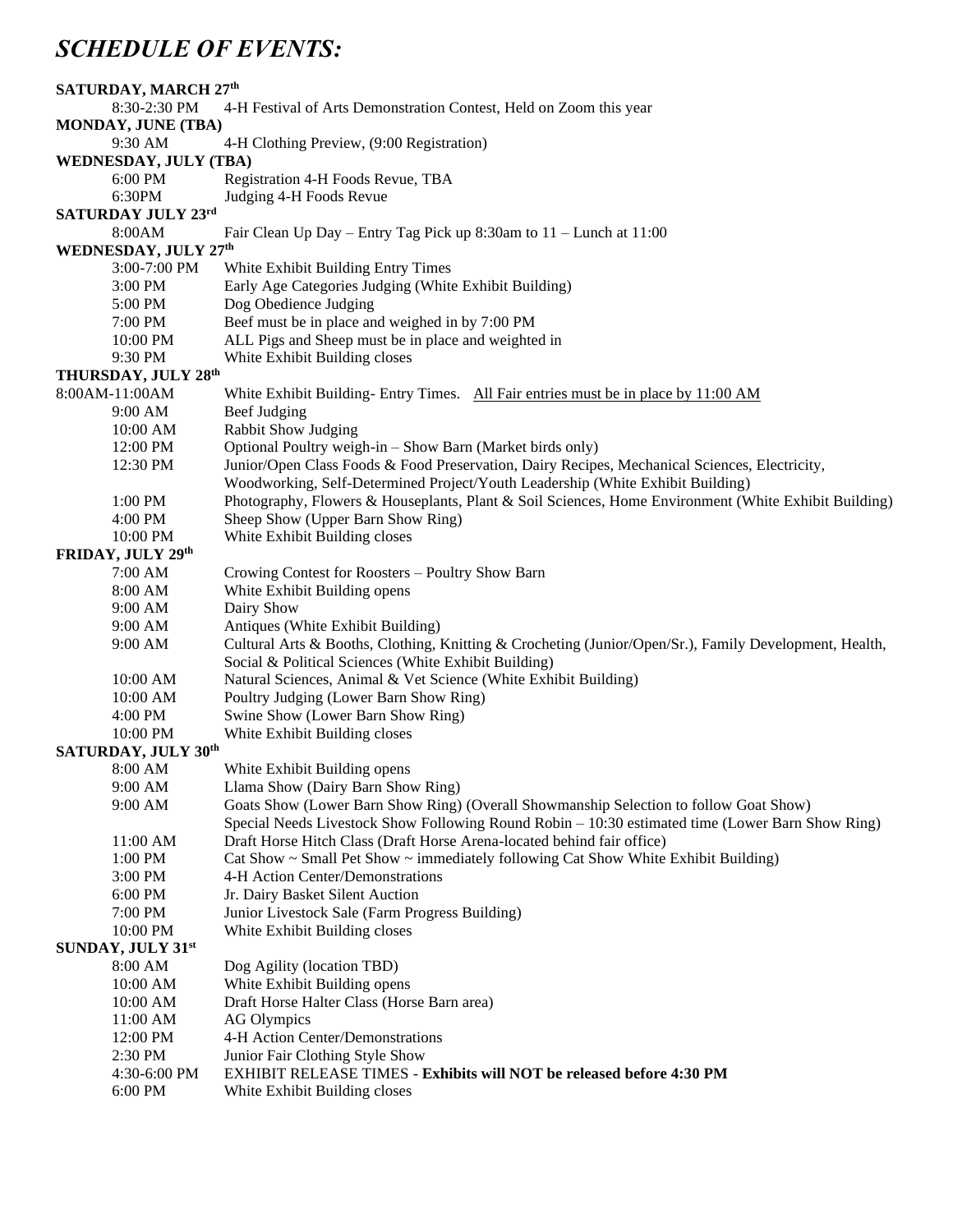

# MONROE COUNTY FAIR SCHEDULE

| WEDNESDAY, JULY 27TH | 5:00 PM   | BUSINESS AFTER 5 (Tent on Midway)         |
|----------------------|-----------|-------------------------------------------|
|                      | 7:00 PM   | MONROE CTY FAIR TALENT COMPETITION        |
| THURSDAY, JULY 28TH  | $7:00$ PM | <b>RANCH RODEO</b>                        |
|                      | 8:00 PM   | LIVE MUSIC – Anna Lynn Ferris (Country)   |
| FRIDAY, JULY 29TH    | 6:30 PM   | MONROE CTY FAIR CHAMPIONSHIP RODEO        |
|                      | 9:00 PM   | LIVE MUSIC – The Cheap Shots (Rock Mix)   |
| SATURDAY, JULY 30TH  | 11:00 AM  | DRAFT HORSE HITCH SHOW (behind office)    |
|                      | 6:30 PM   | <b>MOTOKAZIE Supercross Races</b>         |
|                      | 7:00 PM   | <b>JUNIOR LIVESTOCK SHOW &amp; SALE</b>   |
|                      | 8:00 PM   | $LIVE MUSIC - The Cuz Band (Rock)$        |
| SUNDAY, JULY 31ST    | 9:00 AM   | CAR SHOW (Registration 9:00-12:00)        |
|                      | 10:00 AM  | DRAFT HORSE HALTER SHOW (near horse barn) |
|                      | 10:00 AM  | AG OLYMPICS (Farm Progress Building)      |
|                      | 11:00 AM  | ANTIQUE/FARM TRACTOR PULL                 |
|                      | 1:00 PM   | <b>BEAN BAG TOURNAMENT</b> (Beer Gardens) |
| THURSDAY-SUNDAY      | 10:00AM   | <b>SMALL ANIMAL LEARNING CENTER OPENS</b> |

### **County Fair calories…don't count!**



*For more details, call 608-372-2081, office of the Monroe County Ag Society or visit our website Monroe County Fair and find us and follow us on face book!*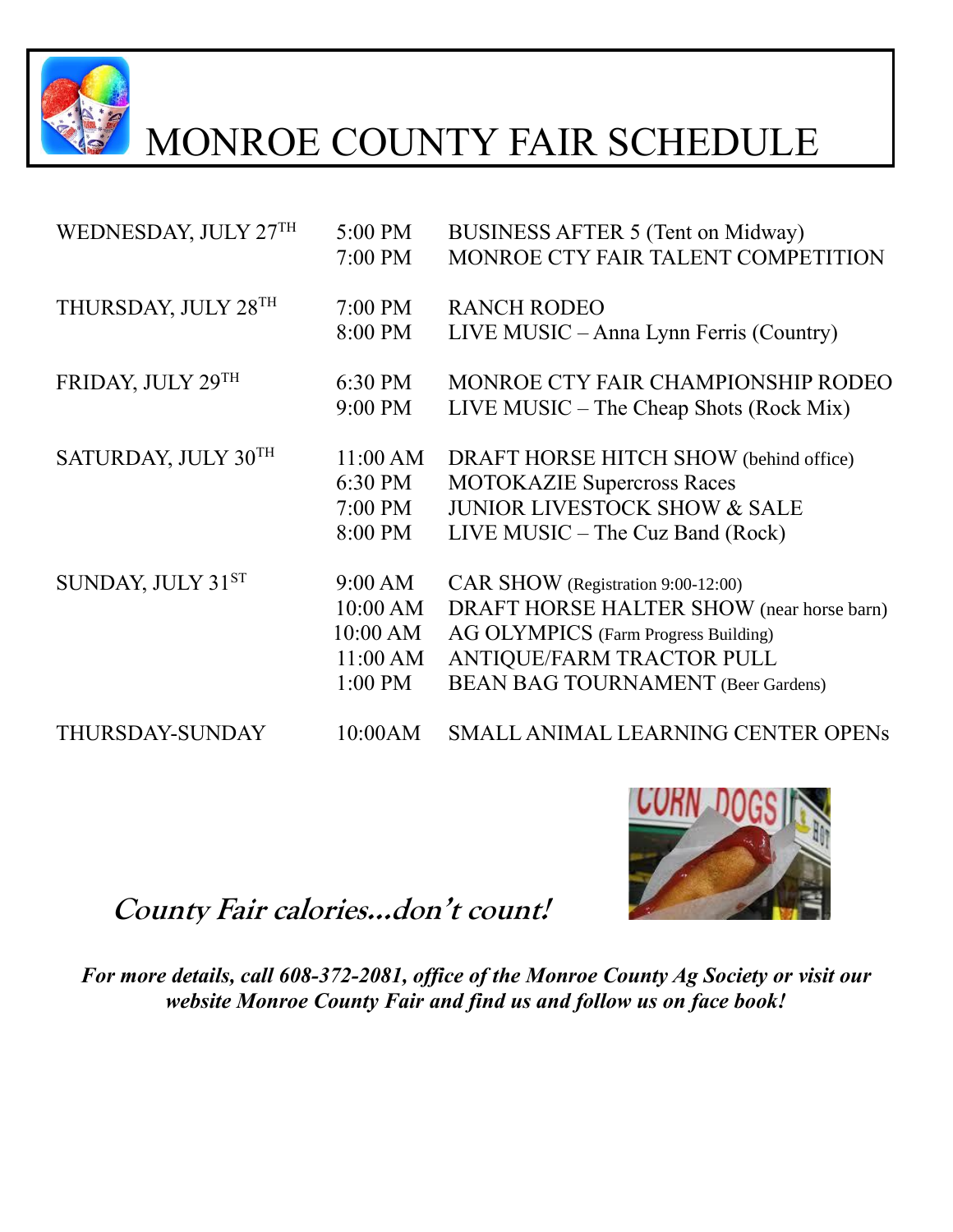#### **INDEX**

| ALPHABETICAL LISTING FOR JUNIOR FAIR:                                                                                                                                                                                          |  |
|--------------------------------------------------------------------------------------------------------------------------------------------------------------------------------------------------------------------------------|--|
|                                                                                                                                                                                                                                |  |
|                                                                                                                                                                                                                                |  |
|                                                                                                                                                                                                                                |  |
|                                                                                                                                                                                                                                |  |
|                                                                                                                                                                                                                                |  |
|                                                                                                                                                                                                                                |  |
|                                                                                                                                                                                                                                |  |
|                                                                                                                                                                                                                                |  |
|                                                                                                                                                                                                                                |  |
|                                                                                                                                                                                                                                |  |
|                                                                                                                                                                                                                                |  |
|                                                                                                                                                                                                                                |  |
|                                                                                                                                                                                                                                |  |
|                                                                                                                                                                                                                                |  |
|                                                                                                                                                                                                                                |  |
|                                                                                                                                                                                                                                |  |
|                                                                                                                                                                                                                                |  |
|                                                                                                                                                                                                                                |  |
| Health, Social & Political Science manufactured and all the set of the set of the set of the set of the set of the set of the set of the set of the set of the set of the set of the set of the set of the set of the set of t |  |
|                                                                                                                                                                                                                                |  |
|                                                                                                                                                                                                                                |  |
|                                                                                                                                                                                                                                |  |
|                                                                                                                                                                                                                                |  |
|                                                                                                                                                                                                                                |  |
|                                                                                                                                                                                                                                |  |
|                                                                                                                                                                                                                                |  |
|                                                                                                                                                                                                                                |  |
|                                                                                                                                                                                                                                |  |
|                                                                                                                                                                                                                                |  |
|                                                                                                                                                                                                                                |  |
|                                                                                                                                                                                                                                |  |
|                                                                                                                                                                                                                                |  |
|                                                                                                                                                                                                                                |  |
|                                                                                                                                                                                                                                |  |
|                                                                                                                                                                                                                                |  |
| <b>ALPHABETICAL LISTING FOR OPEN CLASS:</b>                                                                                                                                                                                    |  |
|                                                                                                                                                                                                                                |  |
|                                                                                                                                                                                                                                |  |
|                                                                                                                                                                                                                                |  |
|                                                                                                                                                                                                                                |  |
|                                                                                                                                                                                                                                |  |
|                                                                                                                                                                                                                                |  |
|                                                                                                                                                                                                                                |  |
|                                                                                                                                                                                                                                |  |
|                                                                                                                                                                                                                                |  |
|                                                                                                                                                                                                                                |  |
|                                                                                                                                                                                                                                |  |
|                                                                                                                                                                                                                                |  |
|                                                                                                                                                                                                                                |  |
|                                                                                                                                                                                                                                |  |
|                                                                                                                                                                                                                                |  |
|                                                                                                                                                                                                                                |  |
|                                                                                                                                                                                                                                |  |
|                                                                                                                                                                                                                                |  |
|                                                                                                                                                                                                                                |  |
| ALPHABETICAL LISTING FOR SENIOR CITIZENS:                                                                                                                                                                                      |  |
|                                                                                                                                                                                                                                |  |
|                                                                                                                                                                                                                                |  |
|                                                                                                                                                                                                                                |  |
|                                                                                                                                                                                                                                |  |
|                                                                                                                                                                                                                                |  |
|                                                                                                                                                                                                                                |  |
|                                                                                                                                                                                                                                |  |
|                                                                                                                                                                                                                                |  |